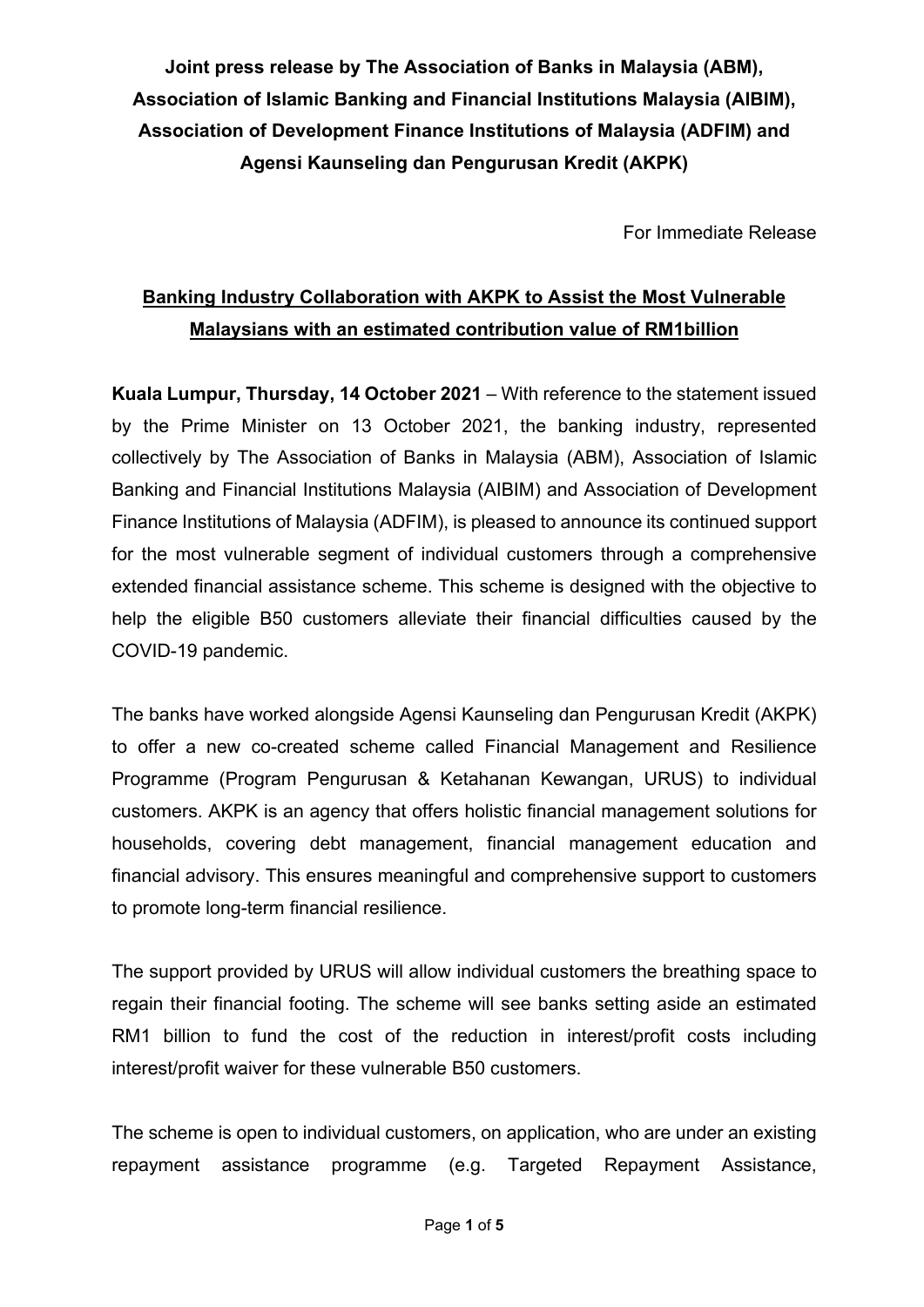PEMERKASA Plus, PEMULIH, bank's own rescheduling and restructuring, etc.) as at 30 September 2021 and meet the following criteria:

- Are from the B50 income segment. i.e. customers with gross household income of RM5,880 or lower, based on the definition by the Department of Statistics of Malaysia (DOSM). Evidence of household income will be required for customers who are not registered recipients of Bantuan Sara Hidup (BSH) or Bantuan Prihatin Rakyat (BPR).
- Have experienced either:
	- o loss of employment; or
	- o reduction of income of at least 50%.
- Whose loan/financing is still performing (not in arrears exceeding 90 days) as at the date of their application.

Under URUS, AKPK will provide the customer with a personalised financial plan that is developed holistically, taking into account the customer's financial circumstances and ability to afford repayment of all the customer's financing obligations. The financial plan will encompass the following options:

- a. an interest/profit waiver for a period of 3 months, commencing the month following the customer's onboarding into the scheme; or
- b. a 3-month interest/profit waiver together with reduced instalments for a period of up to 24 months in total. During this period, customers with unsecured personal loans/financing and credit cards may also benefit from reduced interest/profit rates to help alleviate their financial burden.

AKPK will help to monitor the financial plan throughout the programme and review the plan with the bank when the financial circumstances of the customer improve. These services are provided to customers for free.

Individual customers who fulfil the criteria can apply for URUS through one of their banks starting from 15 November 2021 until 31 January 2022. Banks will notify customers of the application process nearer to this date. Banks and AKPK are committed to provide a smooth and convenient application process to customers.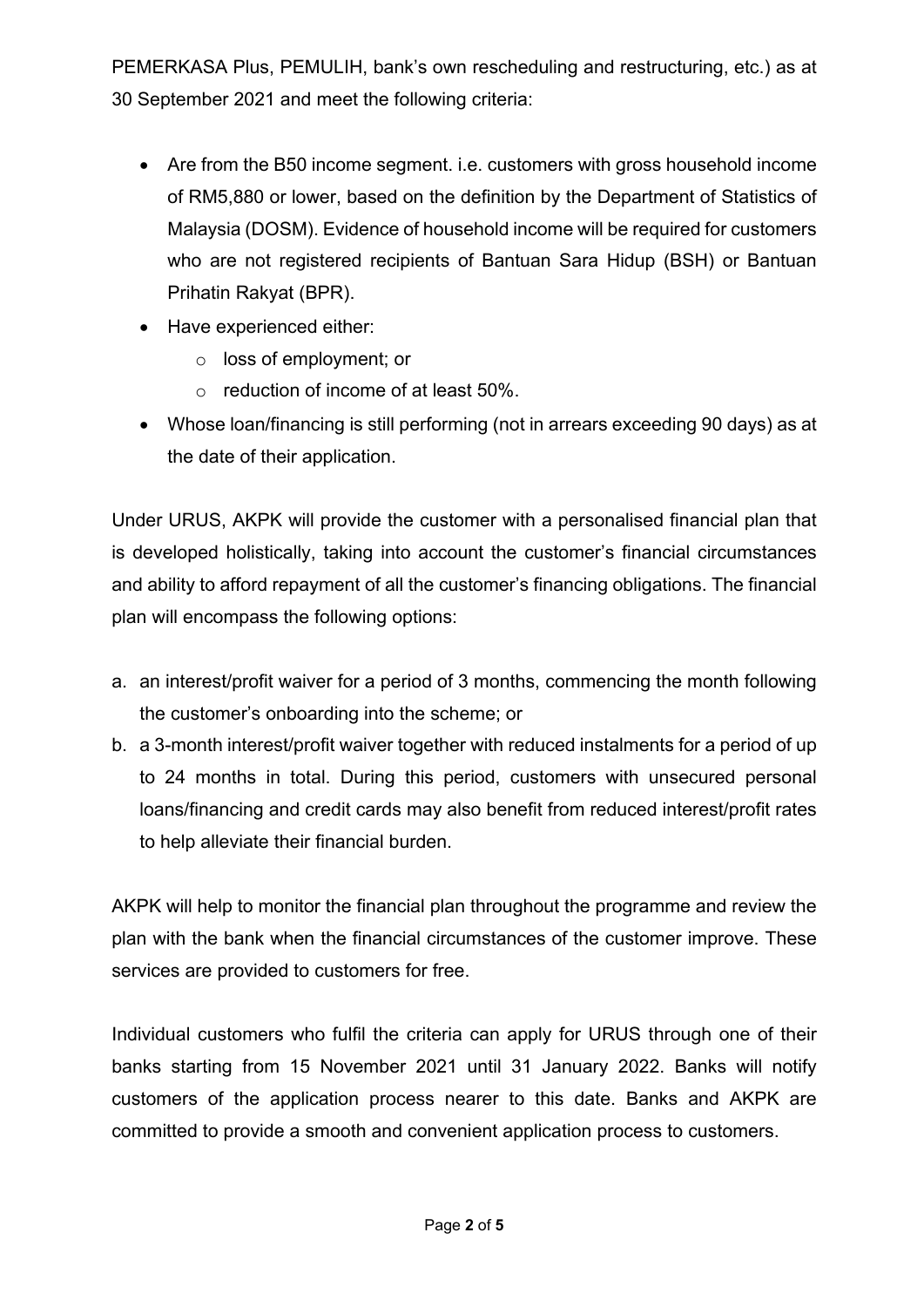URUS complements the various assistance packages offered by banks and AKPK to help affected customers. At AKPK, affected households and SME customers can avail themselves to other debt restructuring programmes such as the [Debt Management](https://www.akpk.org.my/content/198-debt-management-programme-dmp)  [Programme](https://www.akpk.org.my/content/198-debt-management-programme-dmp) (DMP), [Small Debt Resolution Scheme](https://www.akpk.org.my/sdrs) (SDRS) and the Financial Resilience Support scheme (FIRST). These programmes entail features such as reduced monthly instalments, extension of tenures and financial resilience support programmes.

As the economy is gradually opening up and recovering, we expect businesses to recover and this will result in higher employment and therefore income. While time is required for the full impact of recovery to take place, banks remain committed to provide assistance to all affected customers. Customers who do not satisfy the criteria for URUS are advised to contact their respective banks to discuss other financial repayment options that suit their own individual financial circumstances.

More details on the URUS scheme will be published on banks' and AKPK's websites.

Customers are reminded to be wary of scammers and only apply for any financial assistance through official bank channels. Bank customers are also advised not to deal with any third parties claiming to be agents/representatives of the banks on matters relating to repayment assistance. Banks and AKPK do not appoint or engage third parties or agents for this purpose.

*-End-*

# About The Association of Banks in Malaysia (ABM)

The Association of Banks in Malaysia (ABM) has 26 members comprising the commercial banks that currently operate in Malaysia. The main objective of ABM is to promote the establishment of a sound banking system in Malaysia in cooperation and consultation with the regulators. Guided by ABM's mission statement, "Forging public understanding for a responsible and responsive banking industry", ABM takes on the role of an important intermediary between banking customers and its member banks. ABM aims to facilitate and create a conducive yet competitive banking environment while promoting orderliness and ethical banking practices. For more information, visit [www.abm.org.my.](http://www.abm.org.my/)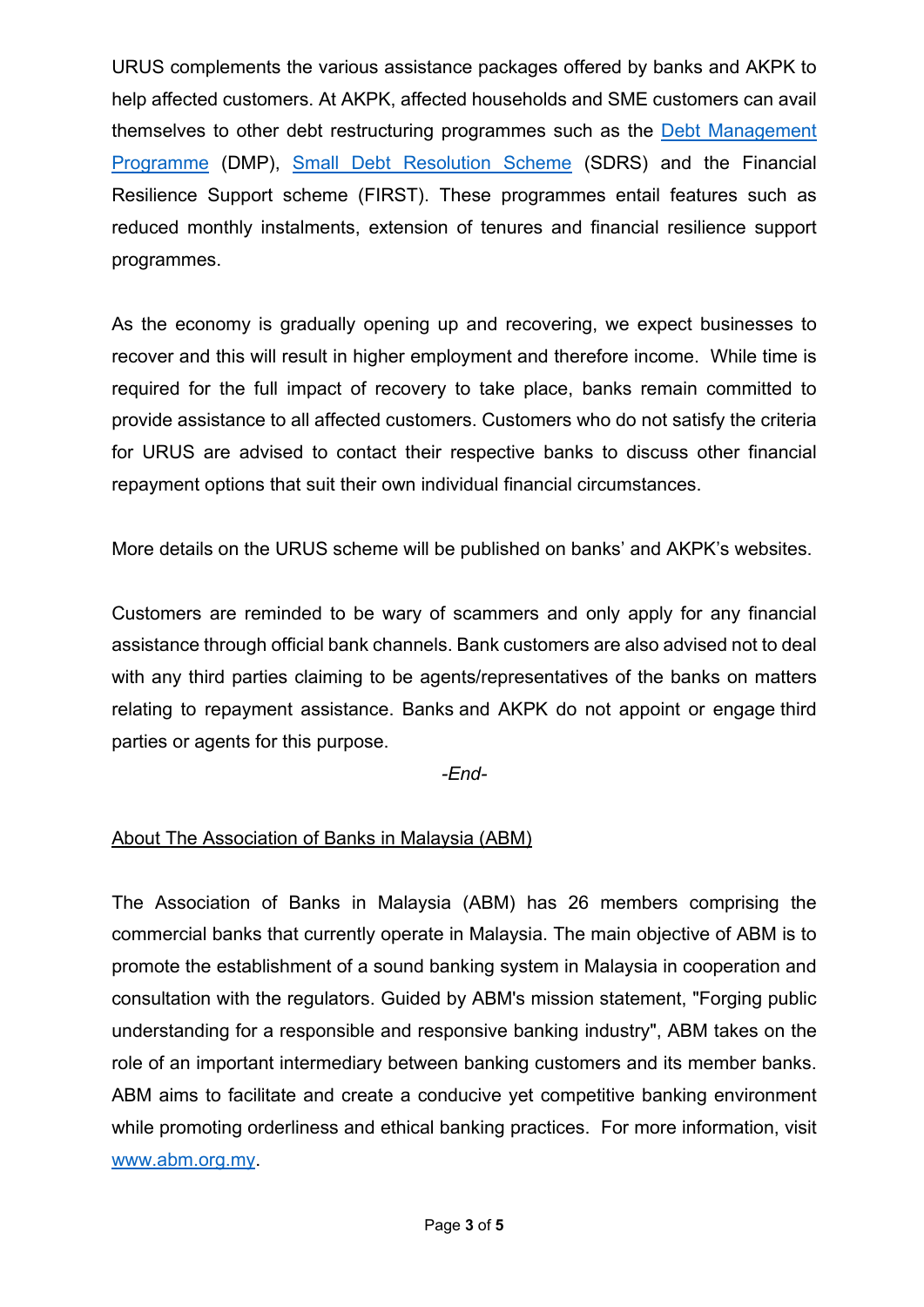# About Association of Islamic Banking and Financial Institutions Malaysia (AIBIM)

The Association of Islamic Banking and Financial Institutions Malaysia (AIBIM) was established in 1995 as the Association of Interest Free Banking Institutions Malaysia. Currently, AIBIM has 26 member banks consists of 11 domestic banks, 5 development financial institutions and 10 locally incorporated foreign banks. The organisation promotes sound Islamic banking system and practice in Malaysia; represents interest of members locally and abroad; provides advice and assistance to members pertinent in the development on Islamic banking and finance at local, regional and global level; coordinates human capital development initiatives and promotes public awareness. For more information, visit [www.aibim.com.](https://aibim.com/)

# About Association of Development Finance Institutions of Malaysia (ADFIM)

ADFIM was established on 12 January 1981 with only 10 members and now its members consist of 16 organizations with the aim of enhancing the knowledge, expertise and effectiveness in all aspects of development finance and research among its members. It also aims to promote the establishment of a sound institutional structure for the financing of development and to promote sound practices in the business and profession of development financing and development banking in Malaysia.

Members of ADFIM are divided into 2 main clusters, which are: -

1. Development Finance Institutions (DFI) which consist of five banks under the Development Financial Institutions Act 2002 which include Agrobank, Bank Pembangunan Malaysia Berhad, Bank Simpanan Nasional, Bank Rakyat and SME Bank.

Seven other DFIs are under supervision of various ministries and government agencies which include Borneo Development Corporation (Sabah), Borneo Development Corporation (Sarawak), Credit Guarantee Corporation, Malaysian Industrial Development Finance, Sabah Development Bank, Sabah Credit Corporation and Development Bank of Sarawak Berhad.